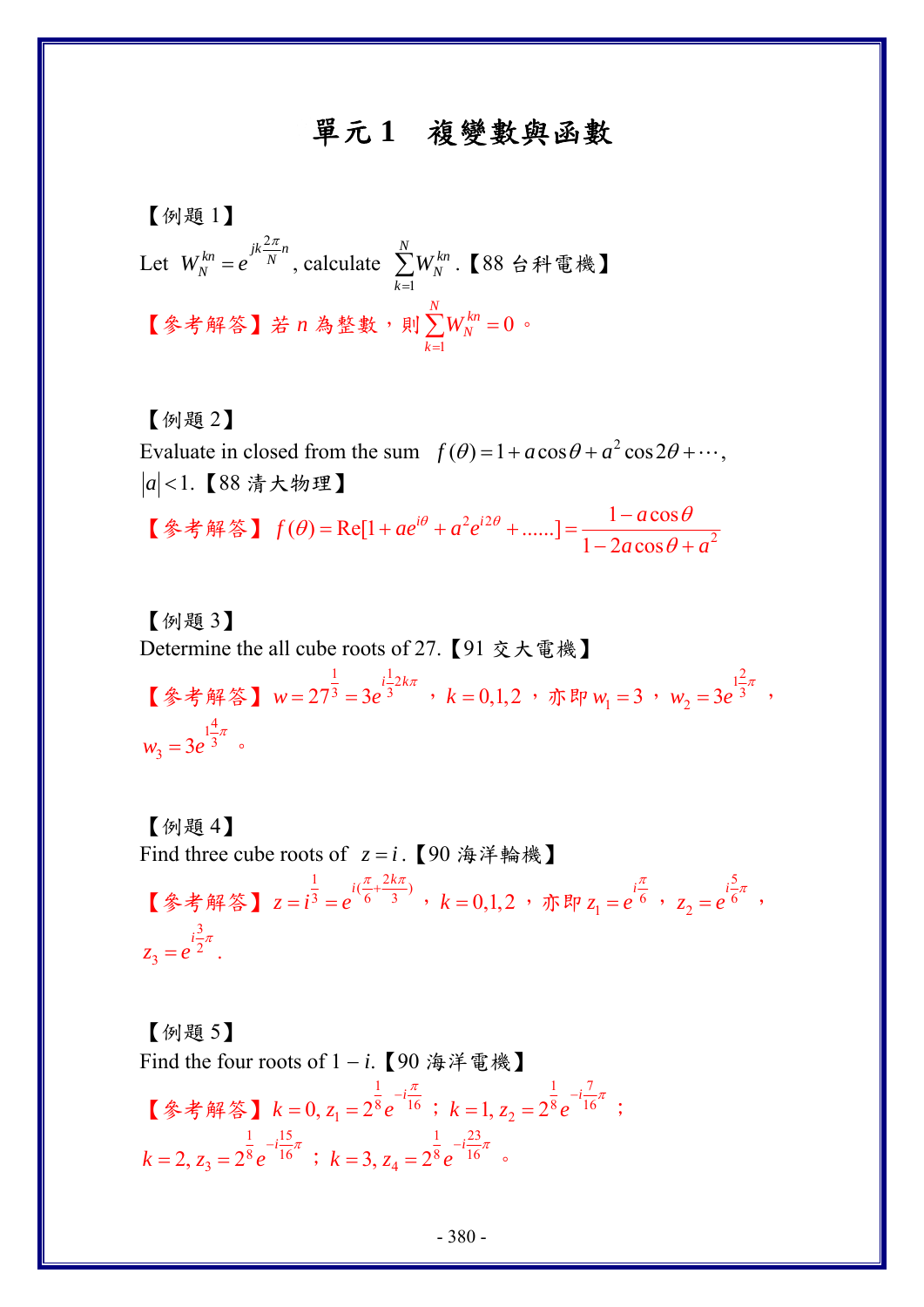\n
$$
\begin{aligned}\n &\text{[$\mathfrak{H}$, $\mathfrak{F}$, $\mathfrak{F}$, $\mathfrak{F}$, $\mathfrak{F}$, $\mathfrak{F}$, $\mathfrak{F}$, $\mathfrak{F}$, $\mathfrak{F}$, $\mathfrak{F}$, $\mathfrak{F}$, $\mathfrak{F}$, $\mathfrak{F}$, $\mathfrak{F}$, $\mathfrak{F}$, $\mathfrak{F}$, $\mathfrak{F}$, $\mathfrak{F}$, $\mathfrak{F}$, $\mathfrak{F}$, $\mathfrak{F}$, $\mathfrak{F}$, $\mathfrak{F}$, $\mathfrak{F}$, $\mathfrak{F}$, $\mathfrak{F}$, $\mathfrak{F}$, $\mathfrak{F}$, $\mathfrak{F}$, $\mathfrak{F}$, $\mathfrak{F}$, $\mathfrak{F}$, $\mathfrak{F}$, $\mathfrak{F}$, $\mathfrak{F}$, $\mathfrak{F}$, $\mathfrak{F}$, $\mathfrak{F}$, $\mathfrak{F}$, $\mathfrak{F}$, $\mathfrak{F}$, $\mathfrak{F}$, $\mathfrak{F}$, $\mathfrak{F}$, $\mathfrak{F}$, $\mathfrak{F}$, $\mathfrak{F}$, $\mathfrak{F}$, $\mathfrak{F}$, $\mathfrak{F}$, $\mathfrak{F}$, $\mathfrak{F}$, $\mathfrak{F}$, $\mathfrak{F}$, $\mathfrak{F}$, $\mathfrak{F}$, $\mathfrak{F}$, $\mathfrak{F}$, $\mathfrak{F}$, $\mathfrak{F}$, $\mathfrak{F}$, $\mathfrak{F}$, $\mathfrak{F}$, $\mathfrak{F}$, $\mathfrak{F}$, $\mathfrak{F}$, $\mathfrak{F}$, $\mathfrak{F}$, $\mathfrak{F}$, $\mathfrak{F}$, $\mathfrak{F}$, $\mathfrak{F}$, $\mathfrak{F}$, $\mathfrak{F}$, $\mathfrak{F}$, $\mathfrak{F}$, $\mathfrak{F}$, $\mathfrak{F}$, $\mathfrak{F}$, $\mathfrak{F}$, $\mathfrak{F}$, $\mathfrak{F}$, $\mathfrak{F}$, $\mathfrak{F}$, $\mathfrak{F}$, $\mathfrak{F}$, $\mathfrak{F}$, $\mathfrak{F}$, $\mathfrak{F}$, $\mathfrak{F}$, $\mathfrak{F}$, $\mathfrak{F}$, $\mathfrak{F}$,
$$

## 【例題 7】

If *z* is a complex number,  $z^6 = 1$ ,  $z \ne 1$ , find the following values. (1)  $|z|$  $(2) z<sup>3</sup>$   $(3) 1 + z + z<sup>2</sup> + z<sup>3</sup> + z<sup>4</sup> + z<sup>5</sup>$ .【90 逢甲紡織】 【參考解答】(1)  $|z|=1$ ; (2)  $z^3 = \pm 1$ ; (3)  $1 + z + z<sup>2</sup> + z<sup>3</sup> + z<sup>4</sup> + z<sup>5</sup> = \frac{1 - z<sup>6</sup>}{1 - z<sup>6</sup>} = 0$ 1 *z*  $z + z^2 + z^3 + z^4 + z$  $+ z + z<sup>2</sup> + z<sup>3</sup> + z<sup>4</sup> + z<sup>5</sup> = \frac{1 - z<sup>6</sup>}{1 - z} = 0$ 

【例題 8】

- (1) Transform  $x = 3.303303303303...$  into a quotient (i.e., a real number divided by another real number).
- (2) For any complex *z*,  $z^2 = |z|^2$ , true or false? Why?

(3) For any complex *z* and its conjugate  $\overline{z}$ ,  $|z|^2 = z\overline{z}$ . True or false? Why?

【参考解答】(1)  $100x = 330.330330...$ ,  $100x = 330 + 0.33033...$ ,  $x = \frac{3300}{999}$  $x = 330.330330...$ ,  $100x = 330 + 0.33033...$ ,  $x = \frac{3300}{0.00}$ .

(2) False, 
$$
|z|^2 = z \cdot \overline{z} = x^2 + y^2, z^2 = (x + iy) \ne |z|^2
$$
.  
(3) True,  $|z|^2 = z \cdot \overline{z} = (x + iy)(x - iy) = x^2 + y^2$ .

【例題 9】 Find the general solution of  $e^{\overline{z}} = i$ . 【90 海洋電機】 【參考解答】 $e^{\overline{z}} = e^{i(\frac{\pi}{2}+2k\pi)} = i, k = 0, \pm 1, \pm 2,$  $=e^{i2(2+i\pi i t)}=i, k=0, \pm 1, \pm 2, \cdots$  $(\frac{\pi}{2} + 2k\pi), z = -i(\frac{\pi}{2} + 2k\pi)$ 2  $\sim$  2  $\overline{z} = i(\frac{\pi}{2} + 2k\pi), z = -i(\frac{\pi}{2} + 2k\pi)$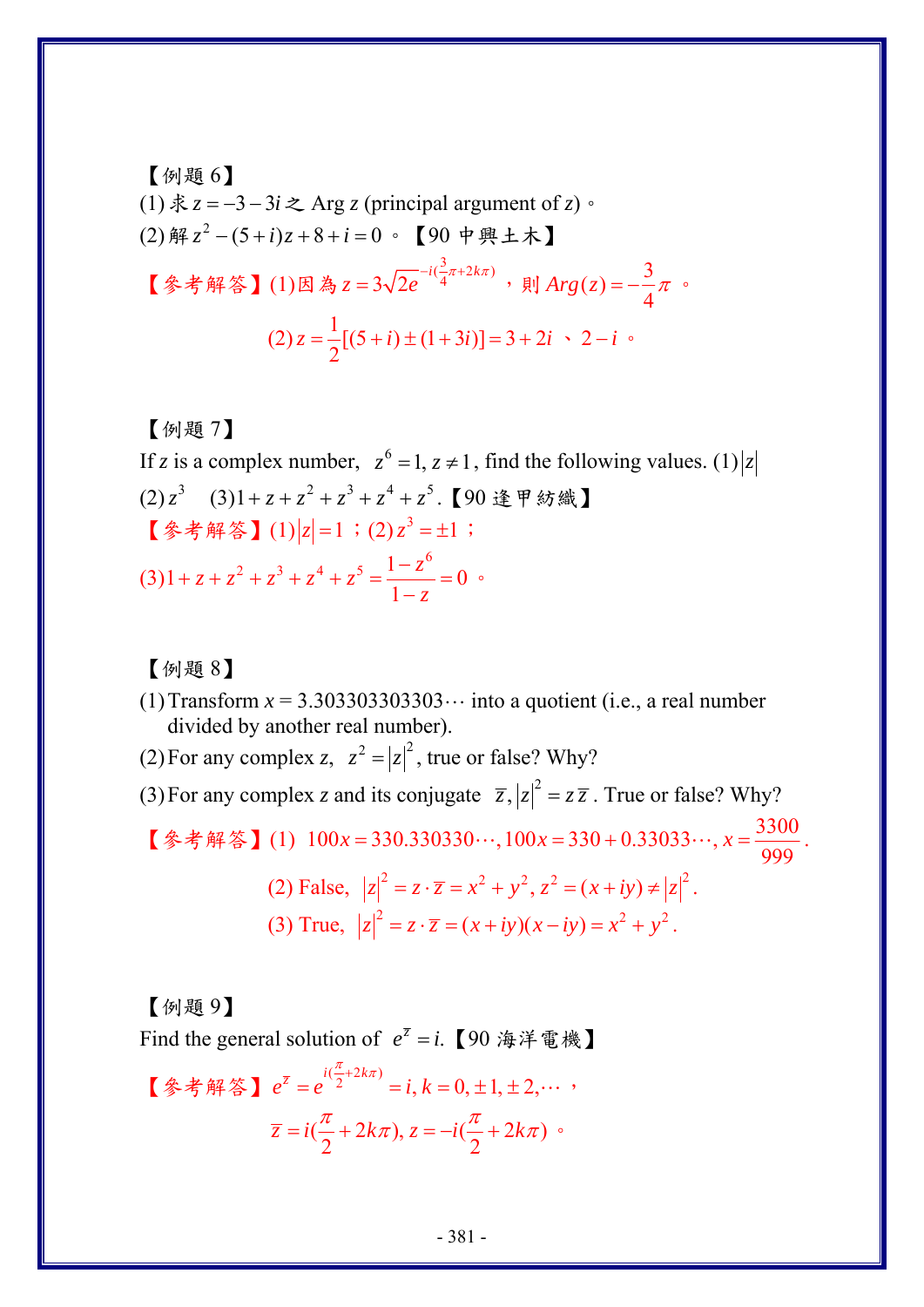【例題 10】

For a complex number  $z = x + iy$  is  $|\cos z| \leq 1$ ? Why? 【91 清大動機】 【參考解答】If *z* is real,  $|\cos z| \leq 1$ ; If *z* is imaginary,  $|\cos z| \geq 1$ .

【例題 11】 If  $cos(\frac{\pi}{3} - i \ln 3) = a + ib$ , find *a*, *b*.【91 中山光電】 【參考解答】因為 $cos(\frac{\pi}{3} - i\ln 3) = \frac{5}{6} + i\frac{2\sqrt{3}}{3}$ , 所以 $a = \frac{5}{6}$ 6  $a = \frac{5}{6}$  ·  $b = \frac{2\sqrt{3}}{2}$ 3  $b = \frac{\Delta V J}{2}$  .

【例題 12】

(1)  $\cos(\pi + i) = ?$  (Express your solution in the form of  $x + iy, x, y \in R$ .) (2) Solve the equation  $\cos z = 2$  for *z*. (Express *z* in the form of  $x + iy, x, y \in R$ .) 【91 交大電控】

**【参考解答】(1)cos(** $\pi$  **+ i) = cos** $\pi$ cos i − sin  $\pi$  sin i = cos $\pi$ cosh1 = − cosh1

(2) 
$$
\cos z = 2, \frac{1}{2} [e^{iz} + e^{-iz}] = 2
$$
,  $\overline{B} = e^{iz}$ ,  

$$
z = \frac{1}{2} \ln(2 \pm \sqrt{3}) + 2k\pi, k = 0, \pm 1, \pm 2, \cdots
$$

【例題 13】 If  $cos z = 2$ , what is  $cos 3z$ . 【89 交大機械】 【參考解答】cos3z = 26

【例題 14】 Let  $z_1, z_2$  and z be complex numbers and  $i = \sqrt{-1}$ . Please show that  $(1)|z_1 + z_2|^2 + |z_1 - z_2|^2 = (|z_1|^2 + |z_2|^2)$  $(2)$  sinh( $iz_1$ ) =  $i$  sin( $z_1$ ).  $(3) \cosh(iz_1) = \cos(z_1)$ .  $(4) \sinh(z_1 + z_2) = \sinh(z_1) \cosh(z_2) + \cosh(z_1) \sinh(z_2)$ . (5)sinh  $z = \sinh(x + iy) = \sin x \cos y + i \cosh x \sin y$  [90 清大電機] 【參考解答】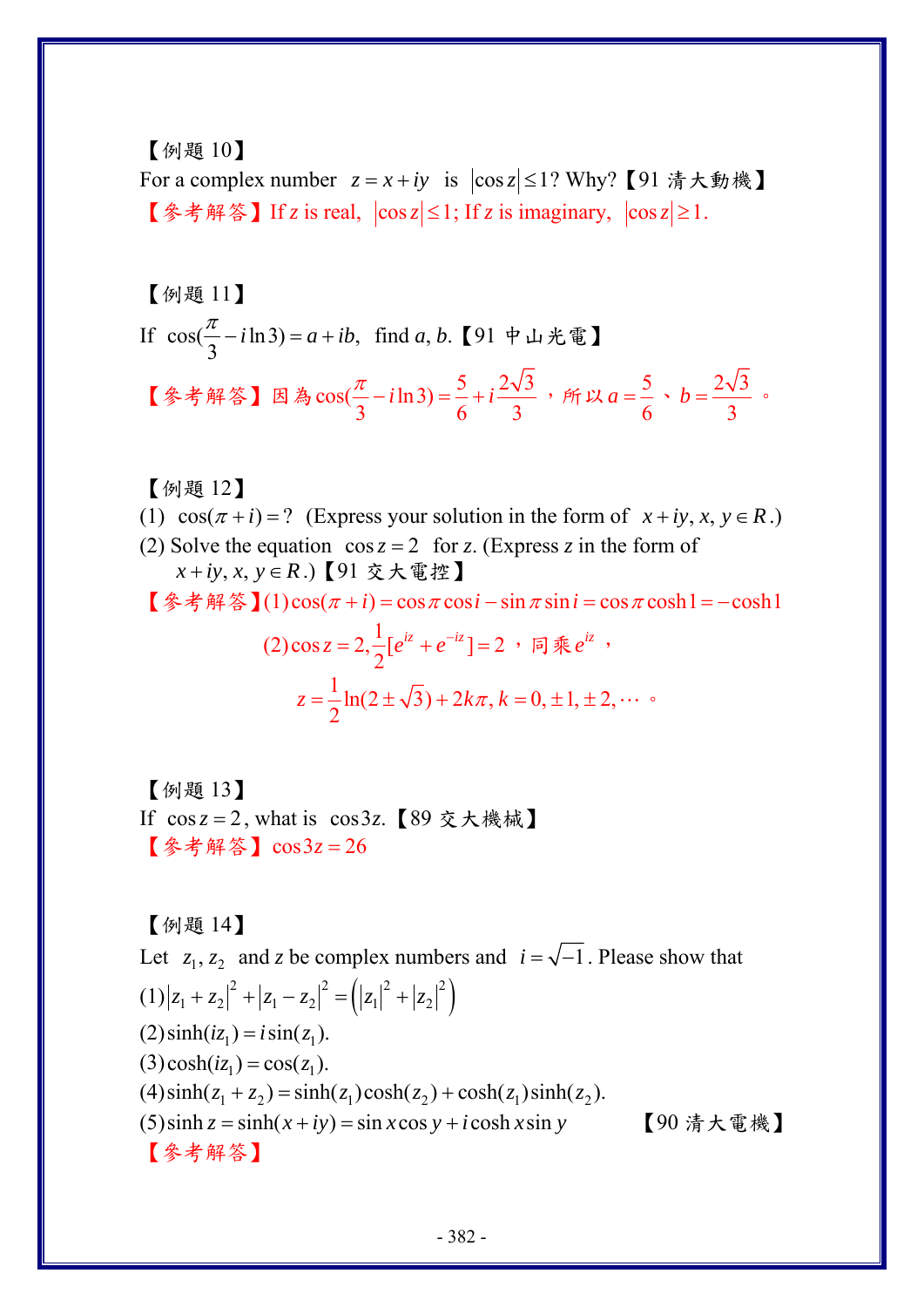$$
(1)|z_1 + z_2|^2 + |z_1 - z_2|^2 = (z_1 + z_2)(\overline{z}_1 + \overline{z}_2) + (z_1 - z_2)(\overline{z}_1 - \overline{z}_2)
$$
  
= 2(|z\_1|^2 + |z\_2|^2) , \text{ if } i \notin \mathbb{Z}^3  
(2) sinh(iz\_1) = i sin(z\_1)  
(3) cosh(iz\_1) = cos(z\_1)

 $(4) \sinh(z_1 + z_2) = \sinh(z_1) \cosh(z_2) + \cosh(z_1) \sinh(z_2)$ 

 $(5)$ sinh  $z = \sinh x \cos y + i \cosh x \sin y$ 

【例題 15】 Prove  $\sin^2 z + \cos^2 z = 1$  【90 中央雷機】 【參考解答】 $\sin^2 z + \cos^2 z = 1$ 

【例題 16】 Find all values of ln(-4*i*). 【90 台大機械】

【參考解答】ln(-4*i*) = ln 4 + *i*(- $\frac{\pi}{2}$  + 2*k*π), *k* = 0, ± 1, ± 2, …

【例題 17】 Is  $log(i^2) = 2log(i)$  Discuss it. 【90 中正電機】  $\left[$  參考解答】  $\log i^2 = i(\pi + 4k\pi), k = 0, \pm 1, \pm 2, \cdots$ 

【例題 18】

Find all solution of  $e^z = \frac{3}{2} + \frac{3\sqrt{3}}{2}$ 2 2  $e^{z} = \frac{3}{2} + \frac{3\sqrt{3}}{2}i$ . 【91 海洋船研通訊組】 【參考解答】  $z = \ln 3 + i(\frac{\pi}{3} + 2k\pi), k = 0, \pm 1, \pm 2, \cdots$ 

【例題 19】

Express all values of the following complex numbers in the form of *a* + *ib*, where *a*, *b* are real.  $(1)(2i)^{3i}$   $(2)(1+i)^{1-i}$  【88 交大電信】 【參考解答】(1)  $w = e^{-\left(\frac{3}{2}\pi + 6n\pi\right)} [\cos 3\ln 2 + i \sin 3\ln 2], n = 0, \pm 1, \pm 2, \cdots$